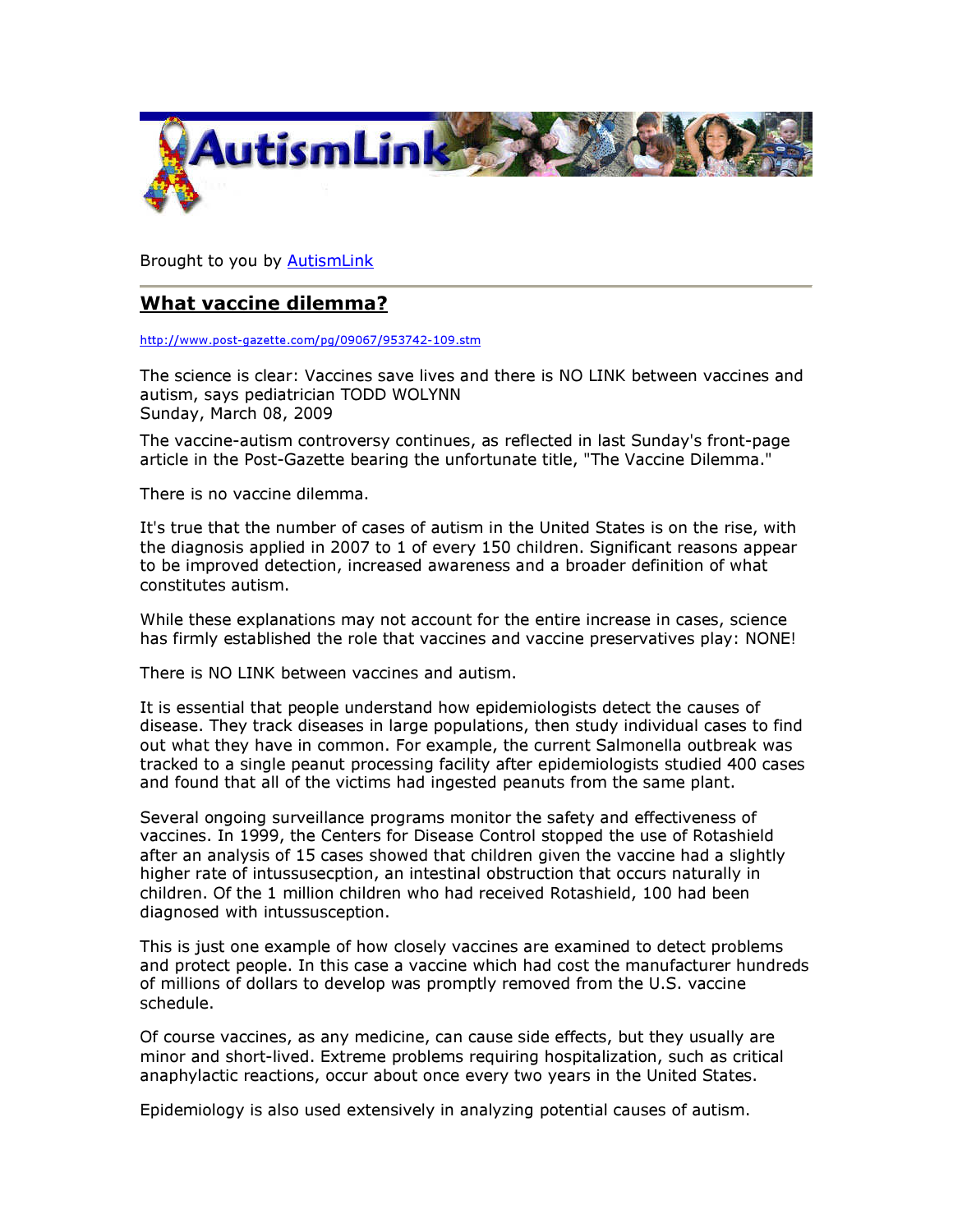In spite of all of the anti-vaccine hype from Hollywood stars, talk shows, newspapers and elsewhere, it is critical that everyone understands something: NO epidemiological study has shown a link between autism and vaccines or vaccine perservatives.

NO LINK has been shown between autism and the MMR vaccine.

NO LINK has been shown between autism and multiple vaccines administered at the same time.

NO LINK has been shown between autism and vaccine preservatives, including thimerisol and aluminum.

In spite of all the evidence showing NO LINK, a vocal minority still believes that vaccines cause autism. Some even believe there is a conspiracy between the government and pharmaceutical companies to hide a connection.

Unfortunately, a handful of infamous scientists and physicians blame vaccines for causing autism, but they have, at best, conducted lousy research, or, at worst, lied. Many of the anti-vaccine champions of autism have made a lot of money from the anti-vaccine movement. A few of the most popular "researchers" make a living by testifying against vaccines in lawsuits. Some even offer their own unproven "therapies," which range in risk and have claimed lives.

All the money circulating in the anti-vaccine movement would be better spent in search of the true causes and best treatments of autism. Instead it's used to spread unsubstantiated information, often with the help of complicit media. This, in turn, forces doctors and scientists to squander time and money disproving their unfounded assertions.

Trying to convince an irrational disbeliever that the United States really did land a man on the moon or that the Earth is round is a waste of time. If the response is, "I don't believe the scientific evidence because there is a cover-up," what else can you say?

Science guides our efforts to repair damaged hearts, to remove cancer cells, to transplant organs and to diagnose and treat autism. All of these efforts are far from perfect but "best-care" standards are based on scientific studies and epidemiologic reviews. Every year, methods are improved, techniques are refined and technology is updated based on research.

Today, the analysis of genetic origins for a variety of diseases, including autism, holds great promise for diagnosis, treatment and possible prevention. The possible causes of disease are legion and incredibly challenging to uncover.

Autism is on the rise and NO LINK has been shown to vaccines. But since the widespread introduction of vaccines, we also have seen dramatic increases in the use of microwave radiation, environmental toxins and processed foods. Cell phones are everywhere. Global temperatures and the amount of UV radiation hitting the Earth have been on the rise.

I am not suggesting that autism is linked to any of these things, but none has been as intensively investigated for links to autism as have vaccines. Science should decide where to focus research, not emotionally ravaged families, not ill-informed celebrities, not band-wagon politicians, not sensationalistic media.